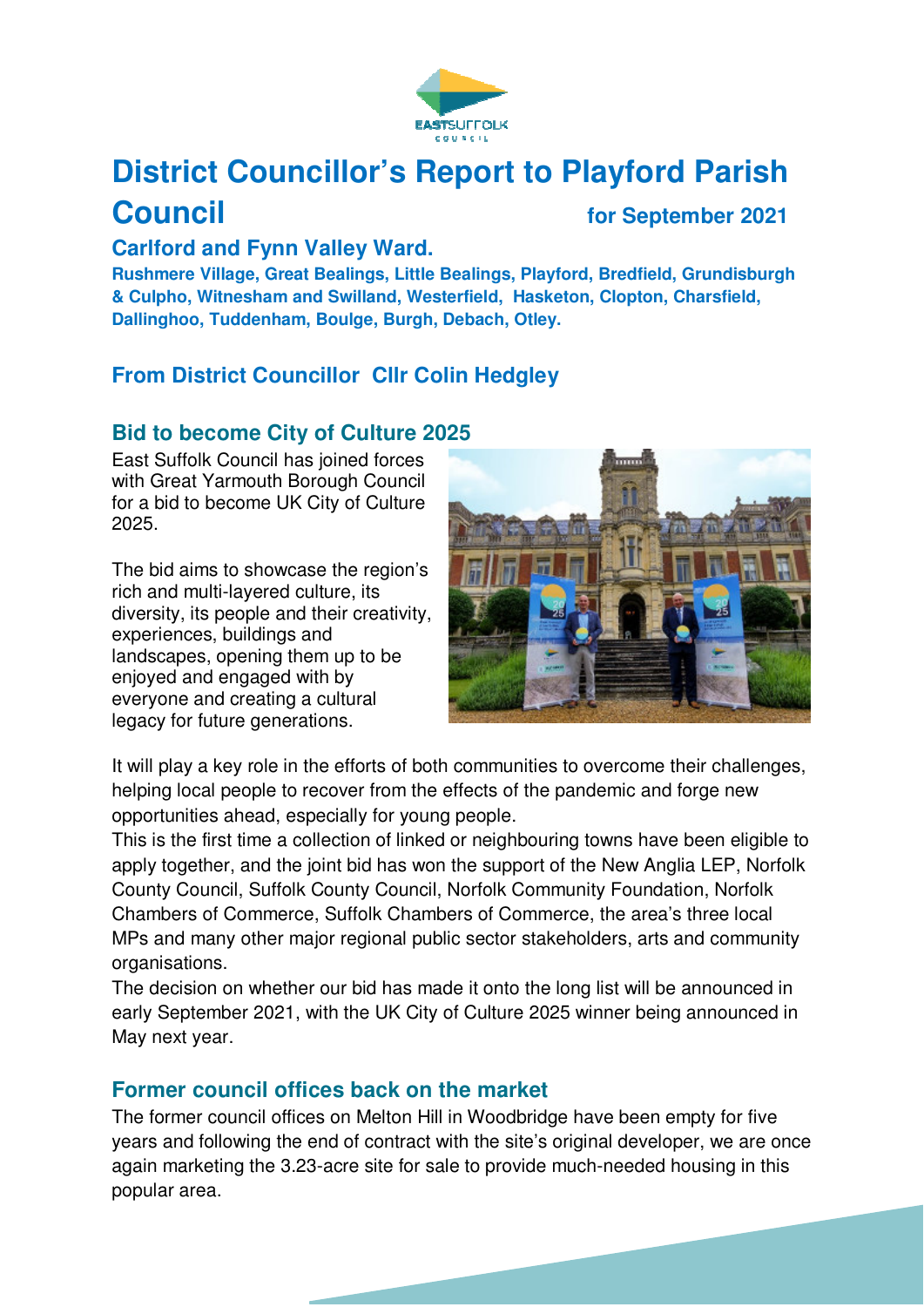

To ensure that local people's views are being heard and taken into consideration, we would like to see any potential developer coming forward to forging a close working relationship with the local community and Woodbridge Town Council. Furthermore, ESC is committed to addressing the need for more affordable homes in the area and, as with any planning application of this size, the Planning Authority would expect any development to include provision for at least 33% affordable housing.

The site is being marketed by Beckland Property Consultancy and Brown & Co and interested developers should contact them directly for more information. Contact details can be found at www.brown-co.com

# **Reconnecting older people in East Suffolk**



ESC is continuing to trial the Grandpad Loan Scheme, which is aimed at tackling social isolation amongst older residents or those struggling to use technology, particular those who have little or no contact with loved ones or the outside world due to a lack of Wi-Fi, equipment and/or skills.

Initially launched in July 2020, the scheme has now been extended for another 12 months and a total of 175 Grandpads are now available to be

lent (free of charge) to older residents across the district who have been identified as being socially isolated. The devices, specifically designed around the need of older adults, include unlimited 4G internet, 24/7 personalised care and unlimited minutes, so users can easily make phone calls as no extra costs.

To nominate an eligible person for a Grandpad or for more information, people should email communities@eastsuffolk.gov.uk or call 01502 523119.

# **Older residents invited to free cooking workshops**

Older people living in East Suffolk are invited to attend free cooking workshops to learn new cooking skills and recipes in a relaxed social setting.

The cooking workshops have been funded through the Interreg's European Regional Development Fund and is being delivered in a partnership between East Suffolk Council, Suffolk County Council and Food Savvy.

Hosted by Chef Emma Crowhurst, the aim of the workshops is to help older people get more 'food savvy', so they can cook easy, nutritious and affordable meals at home, whilst in a relaxed social setting, where they can meet new people and make new connections.

Participants will also have the opportunity to meet link-workers from Connected Communities, which is a project designed to help older people who are feeling socially isolated and lonely to access health and well-being facilities and linking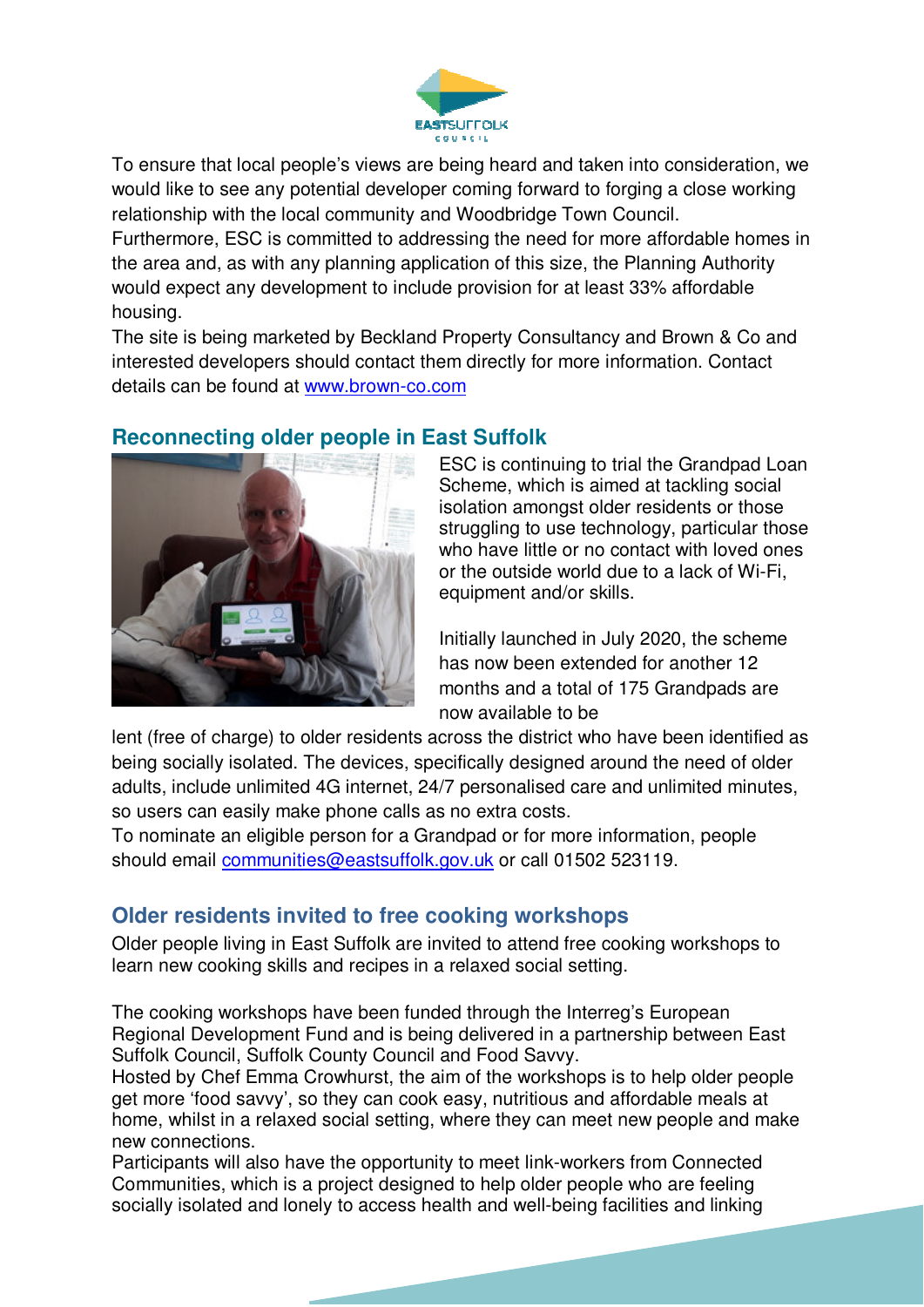

them to existing social and community groups.

There are 2 workshops to choose from, all start at 10am and finishing at approx 2.30pm

- 9 September at Hollesley Village Hall
- 10 September at The Burness Parish Rooms, Melton

If you, or someone who know could benefit from attended one of these sessions, please call 07385 415180 or email louise.carter@eastsuffolk.gov.uk

#### **Residents urged to check waste carrier details**

Householders in East Suffolk are being reminded of their legal responsibility when disposing of their household waste, after a Suffolk resident was fined over £1,200**.**  At a hearing at Ipswich Magistrates' Court on Wednesday 18 August, Kelly Holmes from Ipswich was charged with failing to fulfil her 'duty of care' towards household waste contrary to Section 34(2A) and (6) of the Environmental Protection Act 1990.

On 17 March 2020, the Council's Customer Services Team received a report of three black bags of waste which had been left on the verge in Monument Farm Lane, Foxhall. During a site visit the next day, officers from East Suffolk Norse found that the bags contained household waste, including paperwork addressed to Miss Holmes. When contacted, Miss Holmes stated that the waste was removed from her home address by a third party, along with some scrap items. Miss Holmes was given six weeks to provide details of this person however she did not respond and on 15 May 2020, she was issued with an £200 Fixed Penalty Notice, reduced to £120 if paid within 10 days. Miss Holmes failed to pay this notice, despite reminders being sent.

Miss Holmes did not attend her court hearing, having written to the court asking for the case to be heard in her absence. The court found Miss Holmes guilty of breaching Section 34(2A) and (6) of the Environmental Protection Act 1990 and fined her £200 for the offence, plus £1,000 for costs and £34 for the victim surcharge, totalling £1,234.

Cllr James Mallinder, East Suffolk's cabinet member for the Environment said: "There is no excuse for littering or fly-tipping. All residents have a responsibility to ensure their household waste is disposed of properly and if you arrange for someone else to remove waste from your home on your behalf, you must keep details of this person or business. If your waste is found fly-tipped and you are unable to provide details about who took it away, then you will be held responsible and, as can be seen in this case, may have to pay a considerable fine.

"The high costs incurred here could have easily been avoided by paying the Fixed Penalty Notice when it was issued, or better still, ensuring the waste was properly disposed of in the first place. Residents should always use a licensed waste carrier,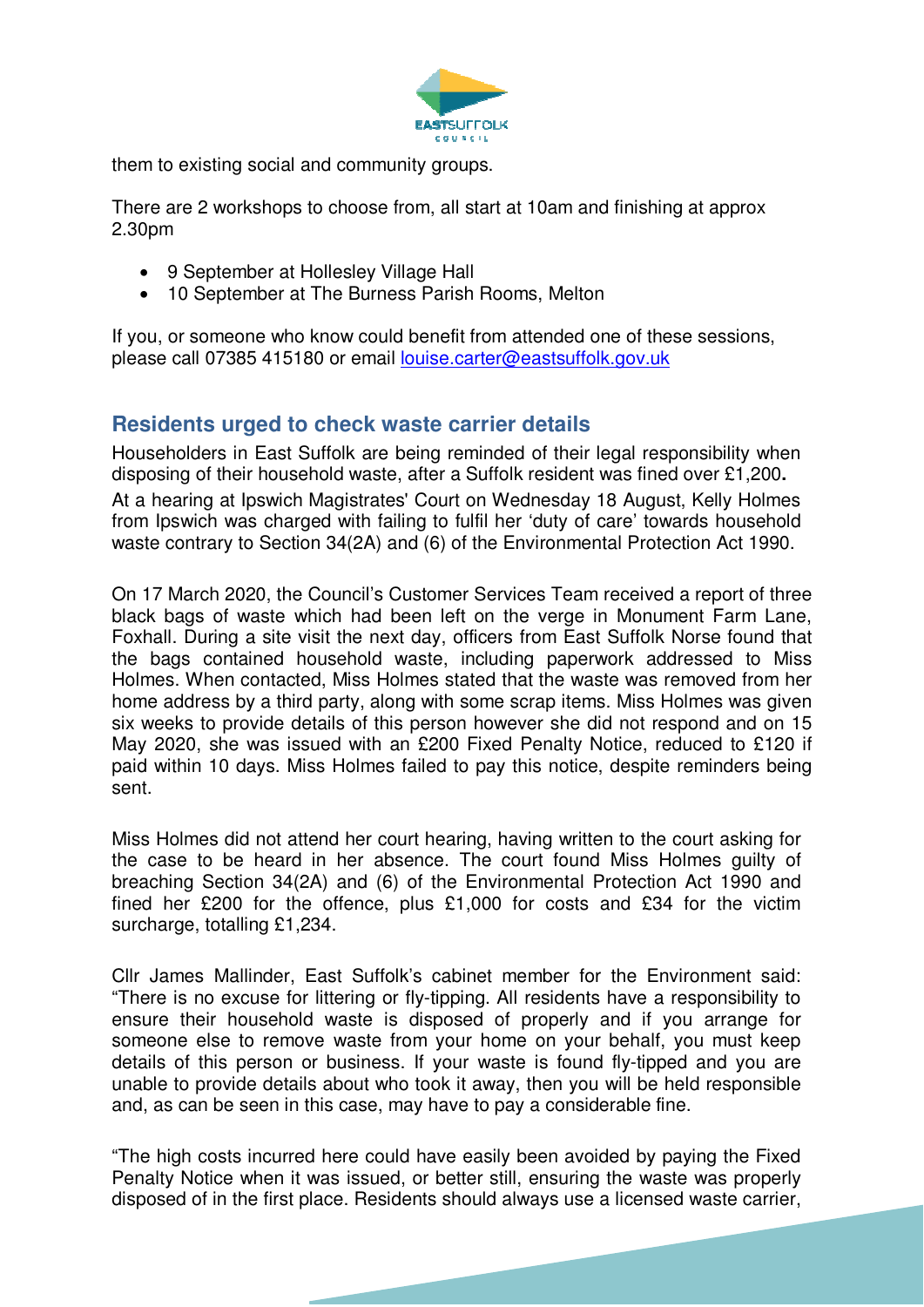

obtain a receipt and note down the registration number of the vehicle used to take their rubbish away.

"Disposing of waste correctly and reducing fly-tipping is an important aspect of dealing with the climate emergency. Information on how to dispose of all types of household waste can be found at www.eastsuffolk.gov.uk and at www.suffolkrecycling.org.uk."

**------------------------------------------------------------------------------------------** 

# **Other News from the East Suffolk Area.**



The new "Bug Hotel" outside the Melton East Suffolk Council offices.

# **FelixFest – The ultimate weekend of family fun**

To celebrate the Women's Tour, one of the UK's biggest sporting events, finishing in Felixstowe this October, we're hosting FelixFest in partnership with Felixstowe Town Council – an ultimate weekend of fun for local people and visitors alike.



The celebrations will be taking place on the weekend of 8 - 10 October, kicking off on the Friday night with an outdoor cinema. The movie is yet to be decided, and all suggestions are welcome by email on leisure@eastsuffolk.gov.uk

The Saturday will see some of the

world's best cyclists racing to be crowned the 2021 Women's Tour champion in the Final Stage on Sea Road.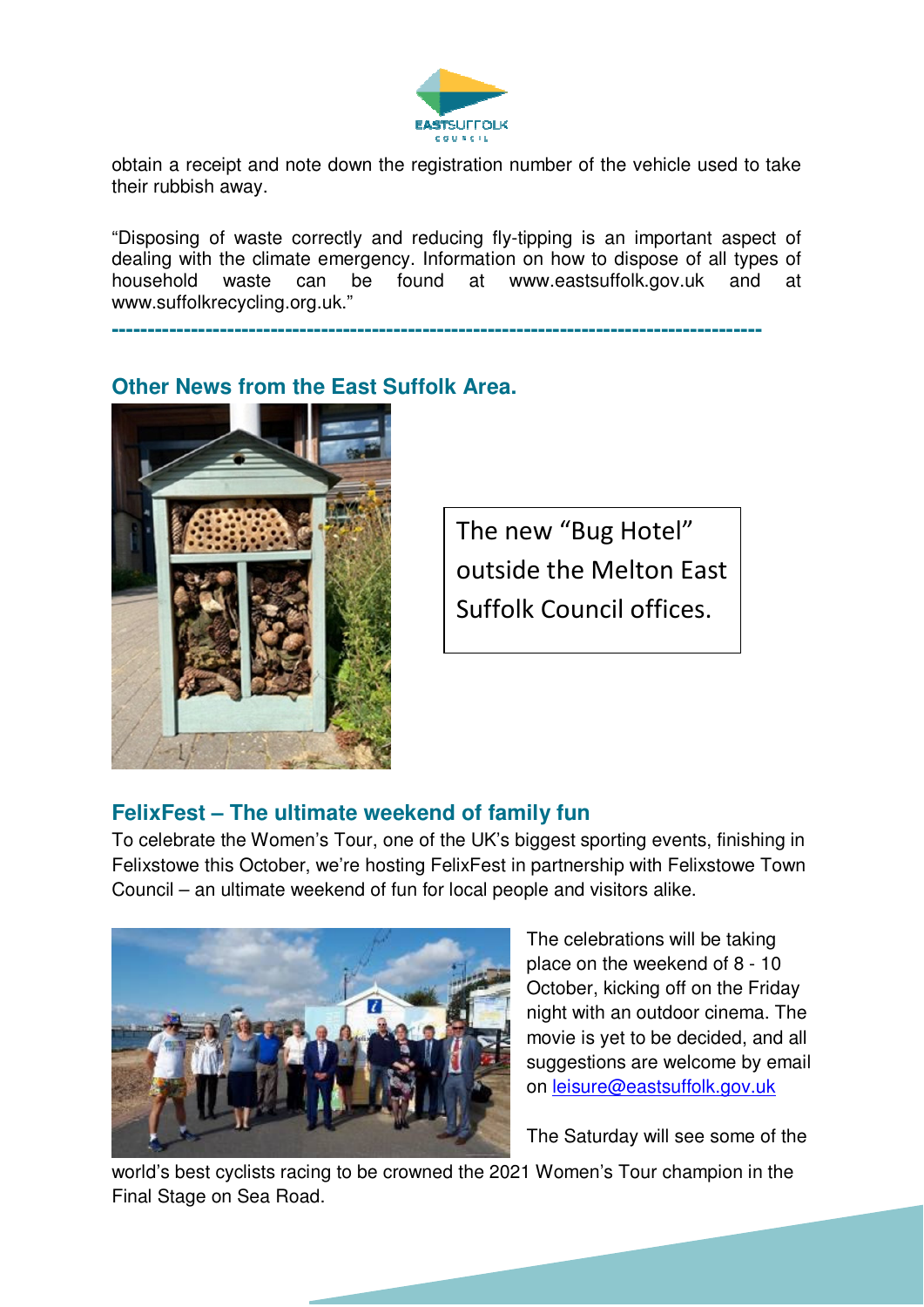

Activities will be taking place on Saturday 9 October at the finishing line, prior to the Women's Tour final stage, including a 10km bike ride, children's races and lots of demonstration activities.

There will also be a Tour Village with stalls providing information, activities and representations from some of the sponsors of the Tour, a Pump Track for people to have a go on and entertainment and information talks on the podium over the weekend.

Felixstowe's first ever open water Triathlon will be taking place on the Sunday, with a standard (1500m swim, 40km bike and 10km run), sprint (750m swim, 20km bike and 5km run) and supersprint (300m swim, 20km bike and 3km run) on offer. The sprint and supersprint is open to all teams and businesses and you can enter now via www.felixstowetriathlon.uk

More information about the weekend, including road closures and parking suspensions, can be found at www.eastsuffolk.gov.uk/leisure/womens-tour-andfelixfest/

# **Repairs to Southwold Harbour fender**

Essential work to repair a fender at the entrance to Southwold Harbour begun on 19 July and is expected to be completed by the end of August, subject to safe working conditions.

Originally built in 1992, the fender prevents vessels from colliding with rock armour around the North Pier when entering or leaving the harbour. The repair involves removing and replacing steel piles, timber parts and the navigation light mast and gantry.

For safety reasons, there's no public access to the North Pier, dunes and beach to the east of the harbour car park for the duration of the works; the works compound is also occupying part of the car park so normal car parking capacity is reduced. Full information can be found at www.coasteast.org.uk/latest-news-repairsmaintenance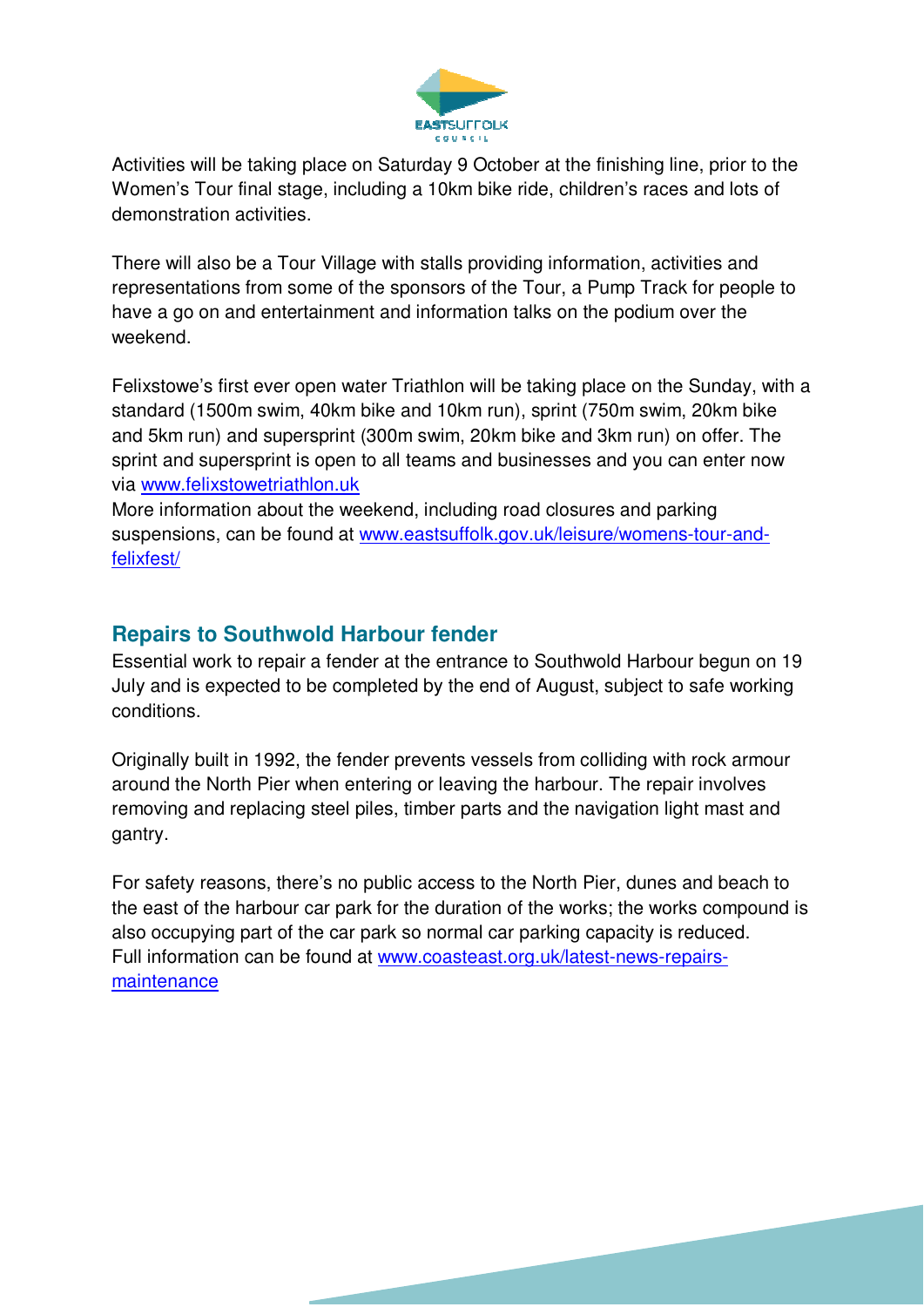

# **Felixstowe becomes a Suffolk PING! Town**

Felixstowe has officially become Suffolk's second PING! Town with 8 outdoor tables sited throughout the town.

The tables – located at six key play areas in the town along with two in the heart of the town centre at Great Eastern Square – have been made possible thanks to a wider partnership between Table Tennis,



Suffolk County Council led Most Active County Partnership, East Suffolk Council and Felixstowe Town Council. The aim of the partnership is to provide additional accessible opportunities for Suffolk residents of all ages to be active in their local community.

Over the summer holidays, coaches from Xtra Time are giving free 15-minute coaching sessions at different locations every Wednesday, where individuals, families or friends can sign up to learn more about holding the bat correctly, how to serve, how to score and how to play.

For more information about the project, including the location of the tables and how to book a spot at one of the free training sessions, go to www.eastsuffolk.gov.uk/leisure/parks-and-open-spaces/outdoor-table-tennis/

#### **Work starts at former high school site**

Work has now begun on the former Deben High School site to demolish a large part of the former school buildings to accommodate a new leisure and housing development.

The original Lower School Assembly Hall will be retained as a community asset, marking and celebrating the site's former heritage. A local contractor, Clarkes Demolition Company, based in Kesgrave is undertaking the demolition and over 90% of the materials will be recycled. Once completed, the next step will see work start on the Housing Phase by the end of 2021 and the whole development is expected to be completed by 2023 (subject to work schedule info).

Find more information about the development and view the plans at www.eastsuffolk.gov.uk/leisure/sport-and-leisure-development/plans-for-formerdeben-high-school-site-felixstowe/